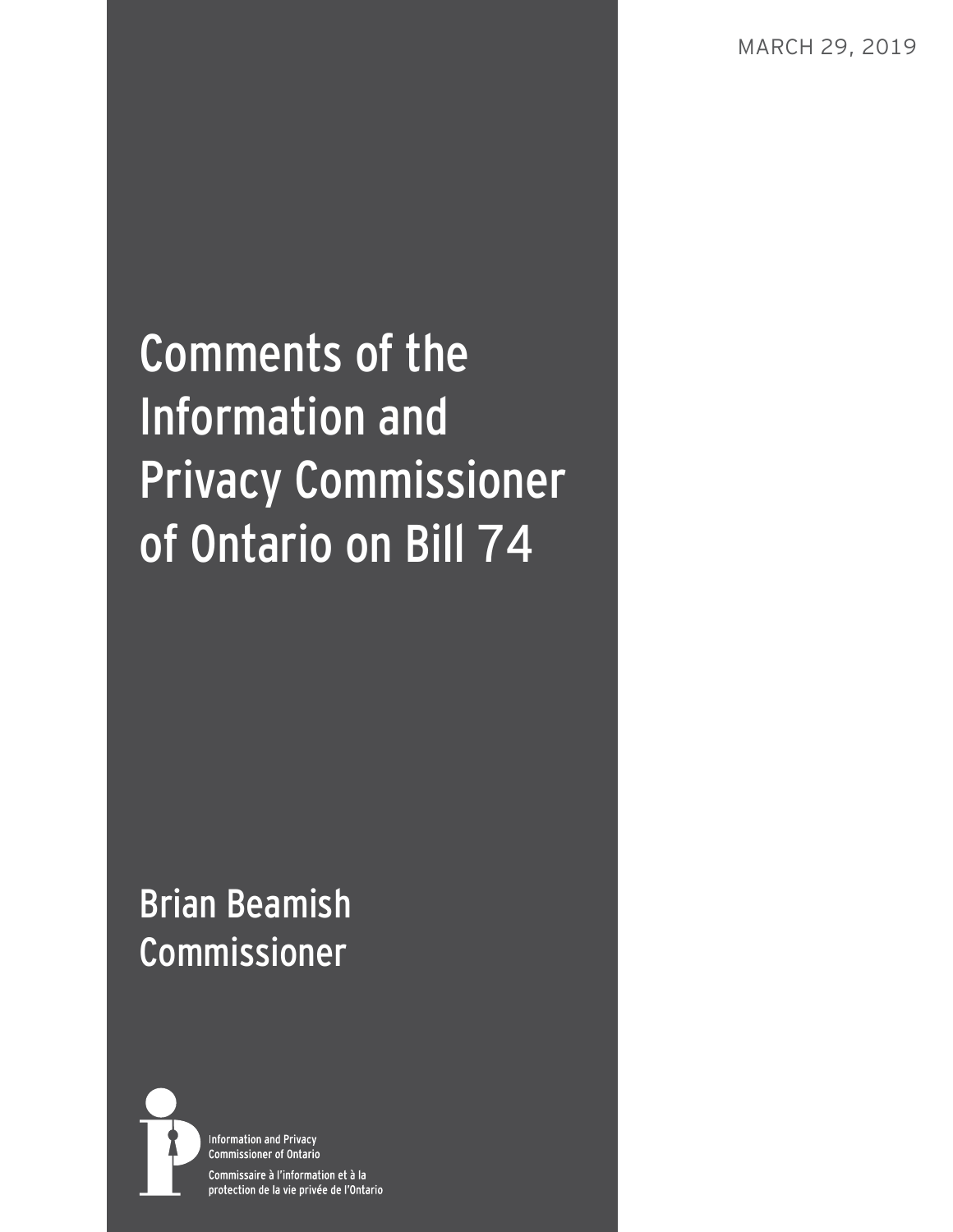*The Connecting Care Act, 2019* (the Act), proposed in Schedule 1 of Bill 74, *The People's Health Care Act, 2019*, would allow the Minister of Health and Long-Term Care (the Minister) to integrate the health system in Ontario. The Minister would be able to transfer the functions of certain organizations, such as Cancer Care Ontario and eHealth Ontario, to a designated agency to be named Ontario Health (the Agency). The Act would also allow the Minister to designate persons, entities or groups as integrated care delivery systems.

Given the Act proposes fundamental changes to the way health care is delivered in Ontario, it is of utmost importance that appropriate frameworks and safeguards be put in place to protect the privacy and access rights of Ontarians and to ensure accountability and transparency within the health system. The Information and Privacy Commissioner of Ontario (IPC) makes the following recommendations regarding the Act and its implementation.

## 1. DESIGNATE THE AGENCY AS AN INSTITUTION UNDER THE FREEDOM OF INFORMATION AND PROTECTION OF PRIVACY ACT

Section 6 of the Act identifies that the Agency will be responsible for implementing health system strategies developed by the Ministry of Health and Long-Term Care (the Ministry) and for managing health service needs consistent with the Ministry's strategies. As such, the Agency will be performing the functions of a government institution. As well, organizations whose functions could be transferred to the Agency, such as Cancer Care Ontario, eHealth Ontario and local health integration networks, are currently institutions under the *Freedom of Information and Protection of Privacy Act* (*FIPPA*). Given the Agency will be performing government functions, it should be required to follow the same privacy and access to information obligations as other government institutions in Ontario.

The designation of the Agency as an institution under *FIPPA* would ensure that individuals are able to exercise their right to access records in the custody or control of the Agency and that the Agency will be required to follow rules that protect the privacy of individuals whose personal information they collect, use or disclose. As an institution, the Agency would also be accountable to the IPC and to the public for how it handles personal information. Its designation as an institution would further promote transparency by requiring the Agency to publish certain documents about its information practices under *FIPPA*.

The IPC recommends that the Agency be designated as an institution under Schedule 1 of *FIPPA* and understands that the government intends to do so.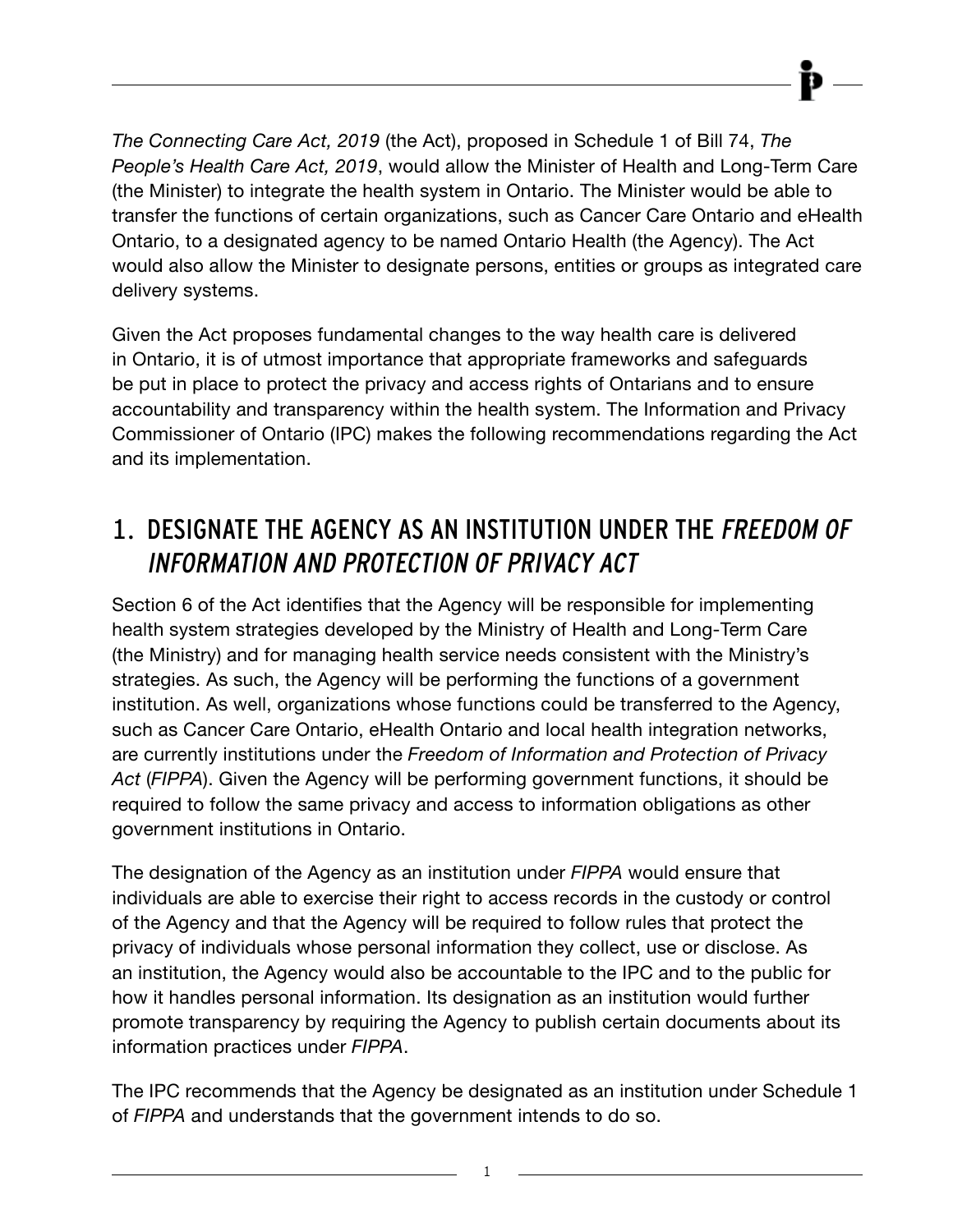## 2. MAKE APPROPRIATE DESIGNATIONS UNDER THE PERSONAL HEALTH INFORMATION PROTECTION ACT

Virtually all individuals and organizations involved in the delivery of health care in Ontario are subject to the *Personal Health Information Protection Act* (*PHIPA*). Organizations have different designations depending on the role they play in the health system. An organization's designation under *PHIPA* determines the personal health information it can collect, use and disclose and its obligations with respect to that information. The Agency will have to collect, use and disclose personal health information in order to perform its functions. Making appropriate designations under *PHIPA* will give the Agency the legal authority for these collections, uses and disclosures, while ensuring that the privacy and access to information rights of Ontarians are protected. Designation under *PHIPA* will also give the IPC oversight of the Agency's information practices.

The organizations whose functions could be transferred to the Agency are currently designated in a variety of ways under *PHIPA*, including as a prescribed entity, prescribed person, health information custodian, electronic service provider, agent, and health information network provider. If the Agency takes on the functions of these organizations, it must also have the necessary designations.

To ensure clarity and to allow the Agency to be organized in a way that achieves its objectives while protecting the privacy and access rights of individuals, it should be determined, at an early stage, what designations the Agency will require under *PHIPA* to perform its functions. Designations should be made by an amendment to *PHIPA*, where possible, and otherwise by an amendment to its regulation. For example, a health information custodian can be designated by an amendment to subsection 3(1) of *PHIPA*, while a prescribed entity is designated by an amendment to subsection 18(1) of its regulation.

## 3. REQUIRE THAT PERSONAL HEALTH INFORMATION COLLECTED, USED OR DISCLOSED FOR DIFFERENT PURPOSES BE RETAINED SEPARATELY

The Agency will likely take on the designations and functions of currently separate organizations. Collecting information from disparate sources for different purposes, and then combining and integrating this information, raises a number of privacy, ethical, and social concerns. Therefore, it is important to ensure that personal health information collected, used or disclosed by the Agency for one purpose is kept administratively and logically separate from information collected, used or disclosed for other purposes, unless a comprehensive framework with appropriate safeguards and oversight is put in place.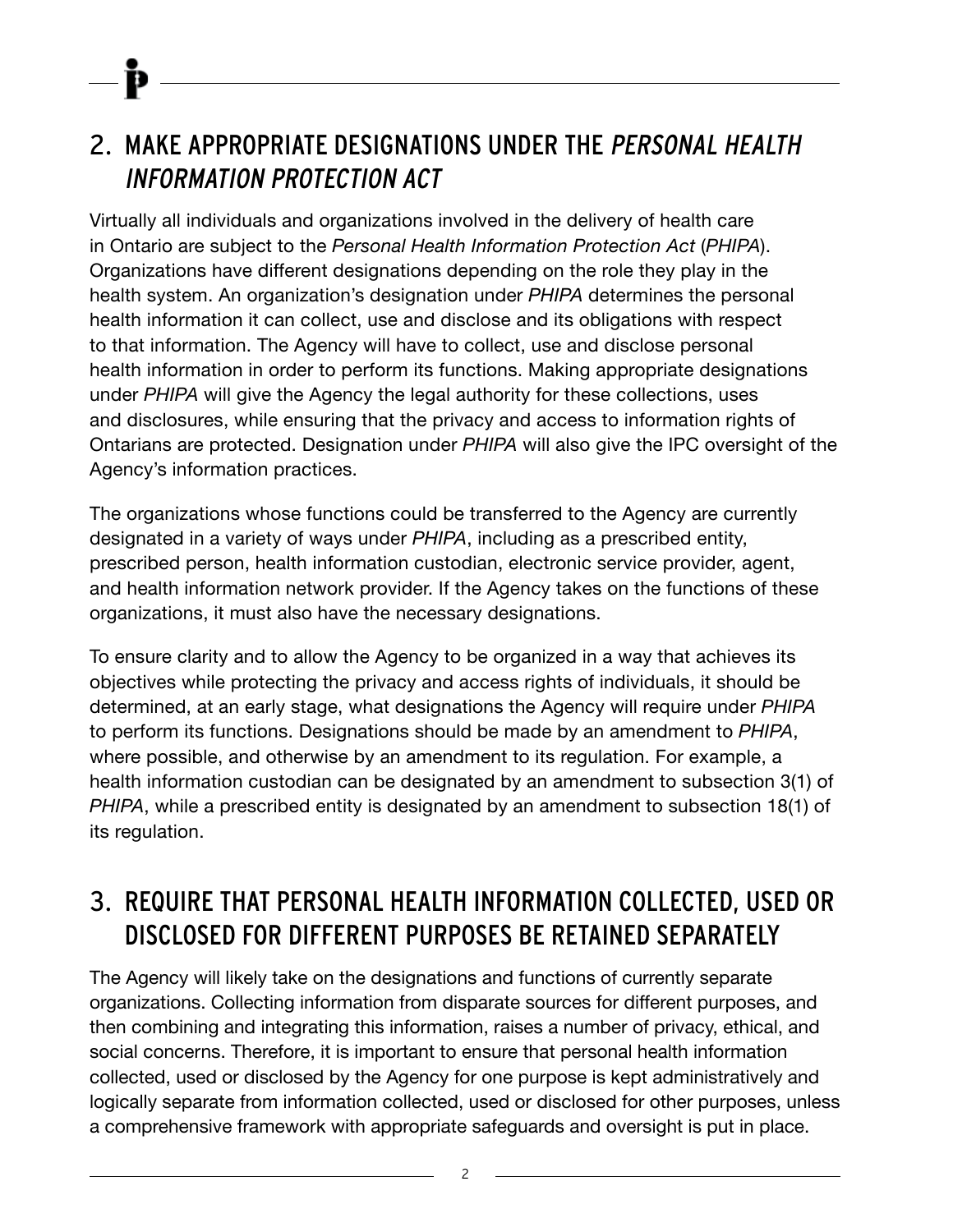The IPC recommends amending the Act to include the following provision:

**41(13)** If the Minister makes an order under section 40, any personal information or personal health information that is transferred to the transfer recipient or is subsequently collected or received by the transfer recipient after it assumes the operations, activities and affairs of the transferor shall be:

(a) used and disclosed by the transfer recipient for the purposes for which the transferor or the transfer recipient, as the case may be, was authorized to collect or receive the information and for no other purposes, except as permitted or required by law; and

(b) retained in a manner that is administratively and logically separate from other personal information or personal health information in the custody or control of the transfer recipient.

The IPC also recommends that only a single unit or branch of the Agency be designated to perform each particular function under *PHIPA*.

## 4. DESIGNATE INTEGRATED CARE DELIVERY SYSTEMS AS HEALTH INFORMATION CUSTODIANS UNDER PHIPA

Section 29 of the Act will allow the Minister to designate a person, entity or group of persons or entities, as an integrated care delivery system if it has the ability to deliver three of the following types of services:

- Hospital services
- Primary care services
- Mental health or addiction services
- Home care or community services
- Long-term care services
- Palliative care services
- Any other prescribed service that supports the provision of health care services.

As these integrated care delivery systems will be delivering health care services, they should be designated as health information custodians under section 3 of *PHIPA*. In order for integrated care delivery systems to be able to effectively integrate services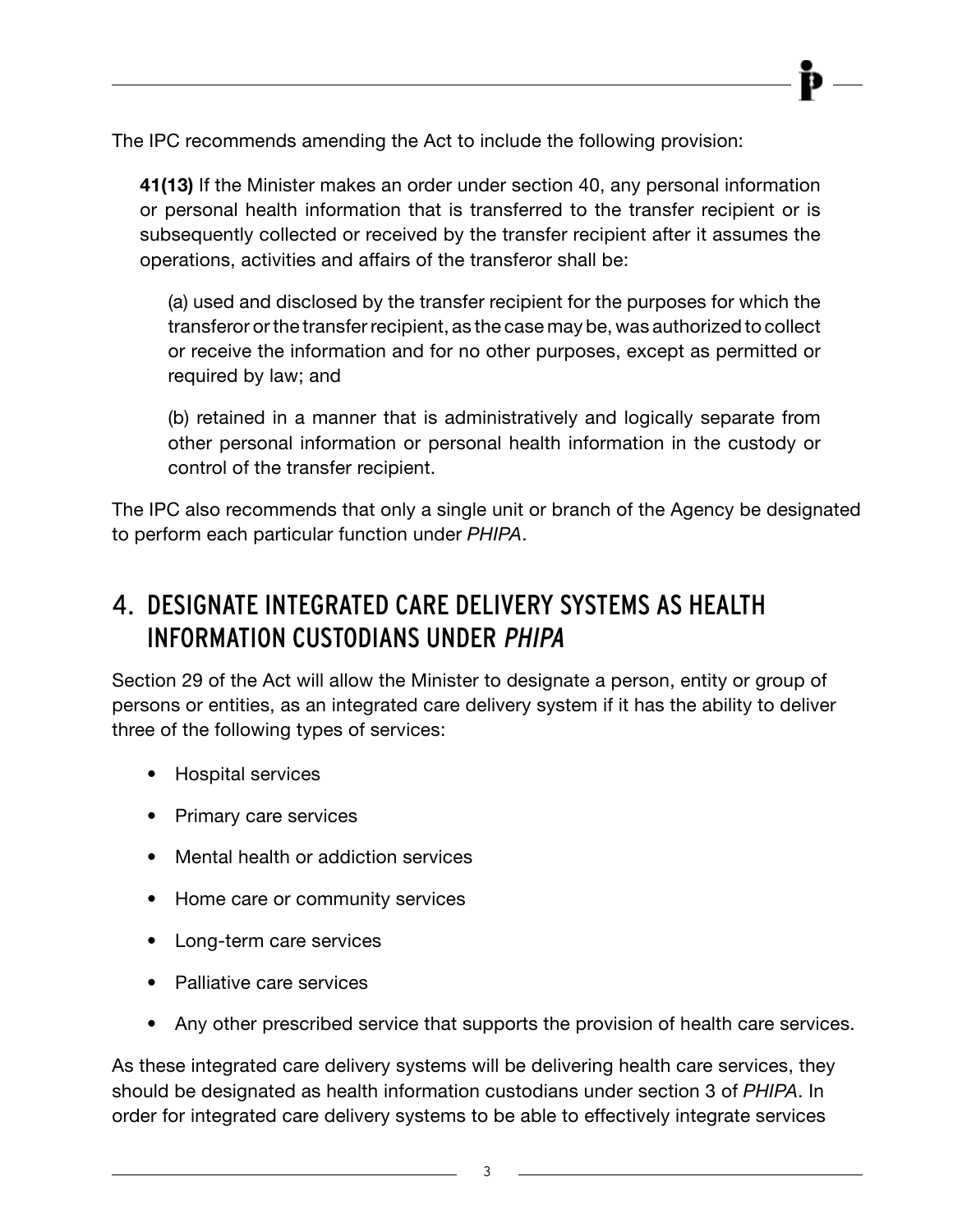provided by health service providers who are all health information custodians under *PHIPA*, the integrated care delivery systems must themselves be subject to the same legislative framework as health service providers.

Designating integrated care delivery systems as health information custodians will also assist with integration by ensuring uniform health information policies and procedures are in place. It would further ensure that Ontarians' privacy and access to information rights are protected and that integrated care delivery systems are subject to the IPC's oversight.

The IPC recommends amending *PHIPA* in the consequential amending provisions set out in Schedule 3 of Bill 74 as follows:

#### **17 […]**

#### **(2) Section 2 of the Act is amended by adding the following definitions:**

"Agency" means the corporation continued by section 3 of the *Connecting Care Act, 2019;* ("Agence")

"integrated care delivery system" means a person or entity or group of persons or entities, designated under subsection 29(1) of the *Connecting Care Act, 2019*  ("systeme integer de prestation de soins")

#### **(3) Section 3 of the Act is amended by adding the following paragraph immediately following paragraph 4:**

4.1. An integrated care delivery system

## 5. REQUIRE HEALTH SERVICE PROVIDERS AND INTEGRATED CARE DELIVERY SYSTEMS TO SECURELY TRANSFER INFORMATION AND TO PROVIDE NOTICE TO INDIVIDUALS

Section 33 of the Act permits the Minister to order one or more health service providers or integrated care delivery systems to do anything to integrate the health system, including transferring all or part of a service from one location to another and transferring all or substantially all of its operations to another person or entity. As these integration orders will require the transfer of personal information and personal health information, the Act should require that these transfers be made in a secure manner and that notice be given to the individuals whose personal information or personal health information is transferred.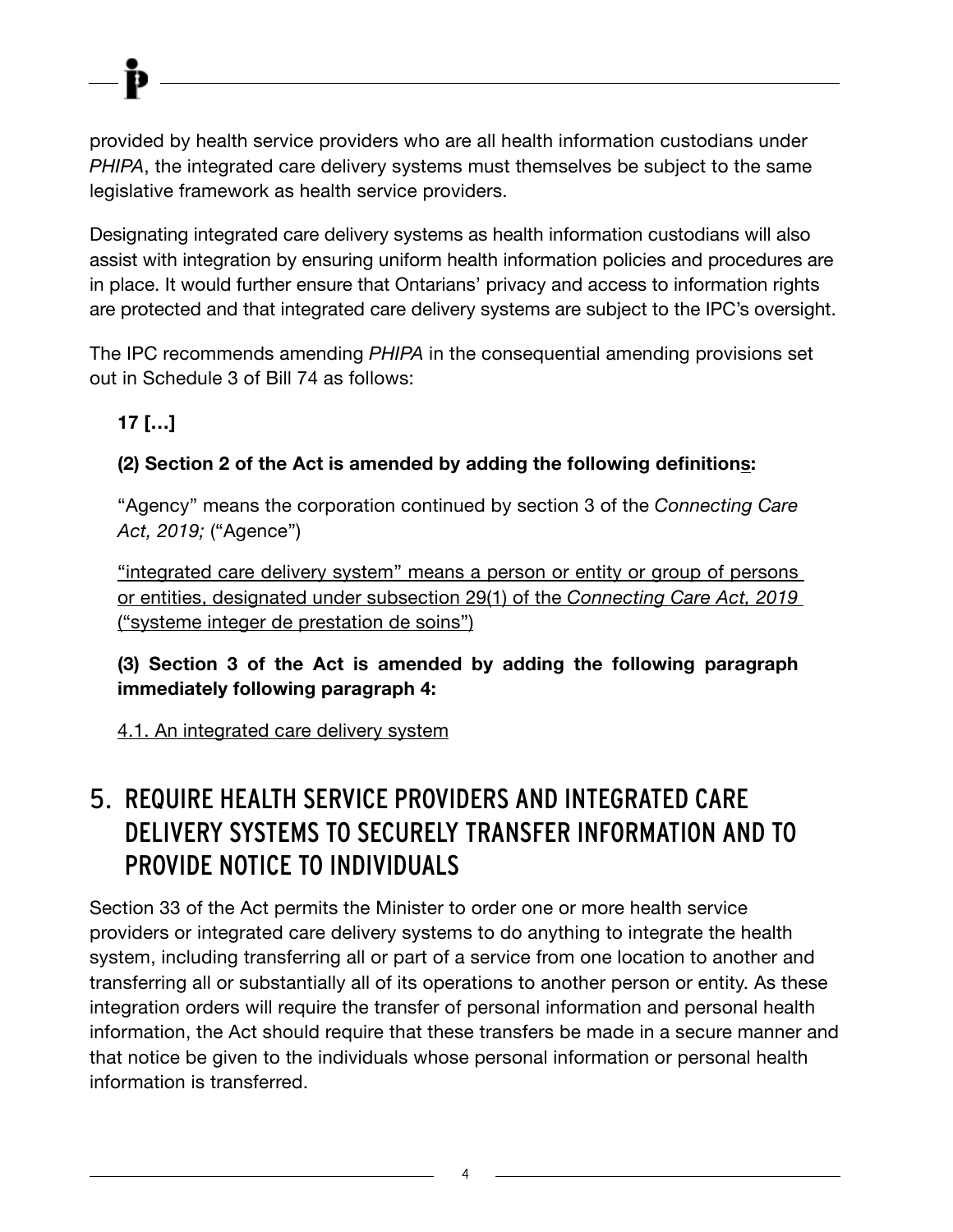The IPC recommends amending the Act to include the following provisions:

**33(7)** A health service provider or integrated care delivery system shall ensure that the records of personal information or personal health information that it has in its custody or under its control are transferred in a secure manner and in accordance with the prescribed requirements, if any.

**33(8)** A health service provider or integrated care delivery system may transfer records of personal information or personal health information about an individual to another person or entity if the health service provider or integrated care delivery system makes reasonable efforts to give notice to the individual before transferring the records or, if that is not reasonably possible, as soon as possible after transferring the records.

## 6. REQUIRE ORGANIZATIONS TO SECURELY TRANSFER INFORMATION AND TO PROVIDE NOTICE TO THE PUBLIC AND TO INDIVIDUALS

Section 40 of the Act permits the Minister to make an order transferring all or part of the assets, liabilities, rights and obligations to the Agency, a health service provider, or an integrated care delivery system. As these transfers will require the transfer of personal information and personal health information, the Act should require that these transfers be made in a secure manner and that notice be given to the public and to individuals whose personal information or personal health information is transferred.

The IPC recommends amending the Act to include the following provisions:

**40(14)** An organization listed in subsection (2) shall ensure that the records of personal information or personal health information that it has in its custody or under its control are transferred in a secure manner and in accordance with the prescribed requirements, if any.

**40(15)** An organization listed in subsection (2) may transfer records of personal information or personal health information about an individual to another person or entity if the organization,

(a) before transferring the records, gives notice to the public; and

(b) subject to the prescribed requirements, if any, makes reasonable efforts to give notice to the individual before transferring the records or, if that is not reasonably possible, as soon as possible after transferring the records.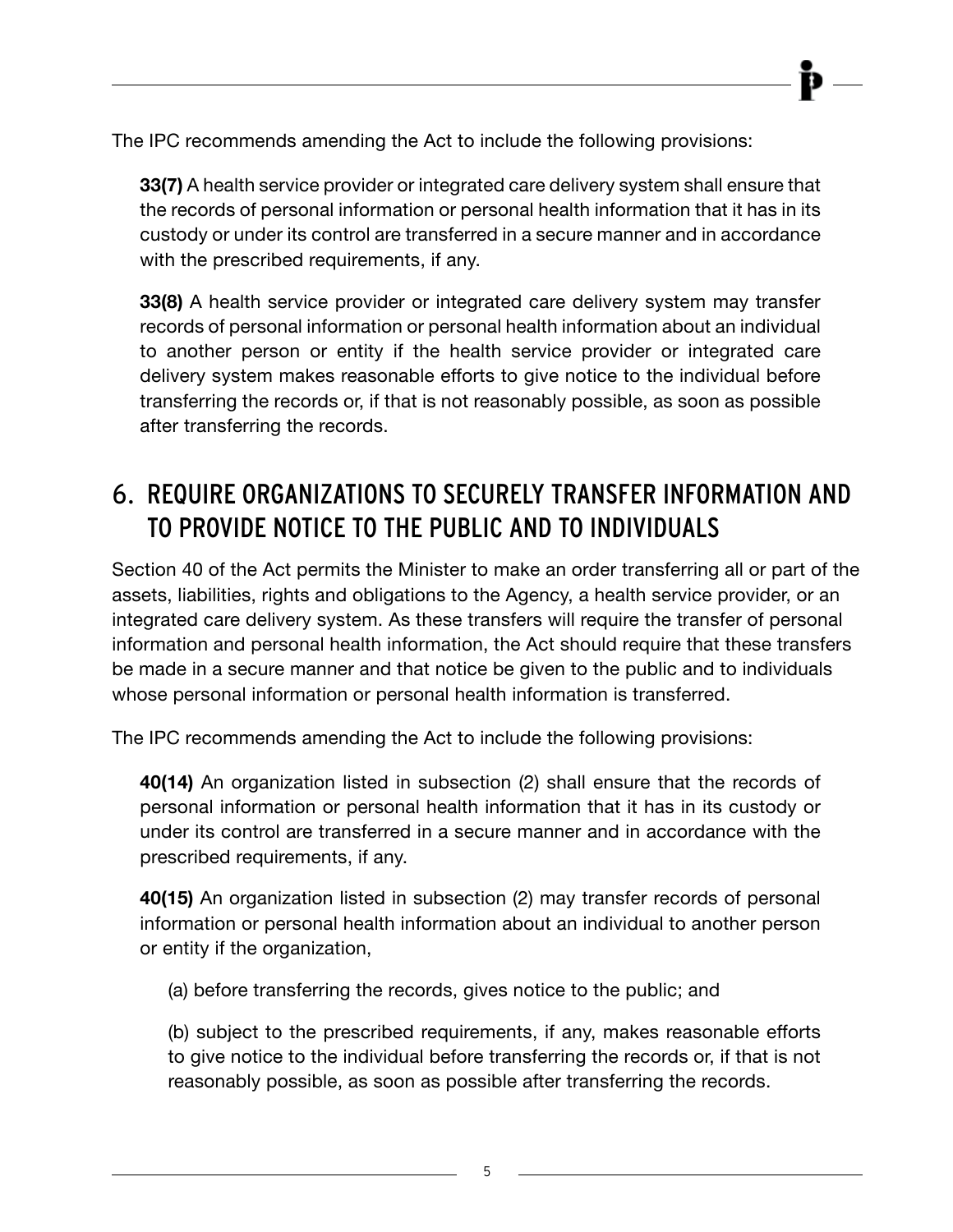## 7. ENSURE TRANSFER RECIPIENTS BECOME RESPONSIBLE FOR ACCESS AND CORRECTION REQUESTS MADE BEFORE OR AT THE TIME OF TRANSFER AND FOR ANY COMPLAINTS, REVIEWS AND APPEALS BEFORE THE IPC

Section 41 of the Act addresses the assumption of rights and obligations when the Minister makes a transfer order. The section specifies that convictions, rulings, orders or judgments in favour of or against a transferor transfer to the transfer recipient. The transfer recipient is similarly deemed to be the plaintiff or defendant in any civil action commenced by or against a transferor.

Section 41, however, does not similarly account for any access or correction requests made to the transfer recipient before or at the time of the transfer. The section also does not address any complaints, appeals and reviews pending before the IPC at the time of transfer.

The IPC recommends that section 41 of the Act be amended to ensure the transfer recipient becomes responsible for access and correction requests made to the transferor before or at the time of the transfer. The transfer recipient must also be responsible for any complaints, appeals and reviews pending before the IPC at the time of the transfer.

The IPC recommends amending the Act to include the following provisions:

**41(14)** Where a transfer involves transferring the assets, liabilities, rights and obligations of a transferor to a transfer recipient, the transfer recipient shall be responsible for responding to any request made under subsections 24(1), 48(1) or 47(2) of the *Freedom of Information and Protection of Privacy Act,* subsections 17(1), 37(1) or 36(2) of the *Municipal Freedom of Information and Protection of Privacy Act,* or subsections 53(1) or 55(1) of the *Personal Health Information Protection Act* made to the transferor and to which the transferor had not responded on the day immediately before the transfer date.

**41(15)** Where a transfer involves transferring the assets, liabilities, rights and obligations of a transferor to a transfer recipient, the transfer recipient will be deemed to be the party responsible for responding to any complaint, appeal, review or other proceeding before the Information and Privacy Commissioner of Ontario pertaining to the transferor before the date of the transfer, if applicable.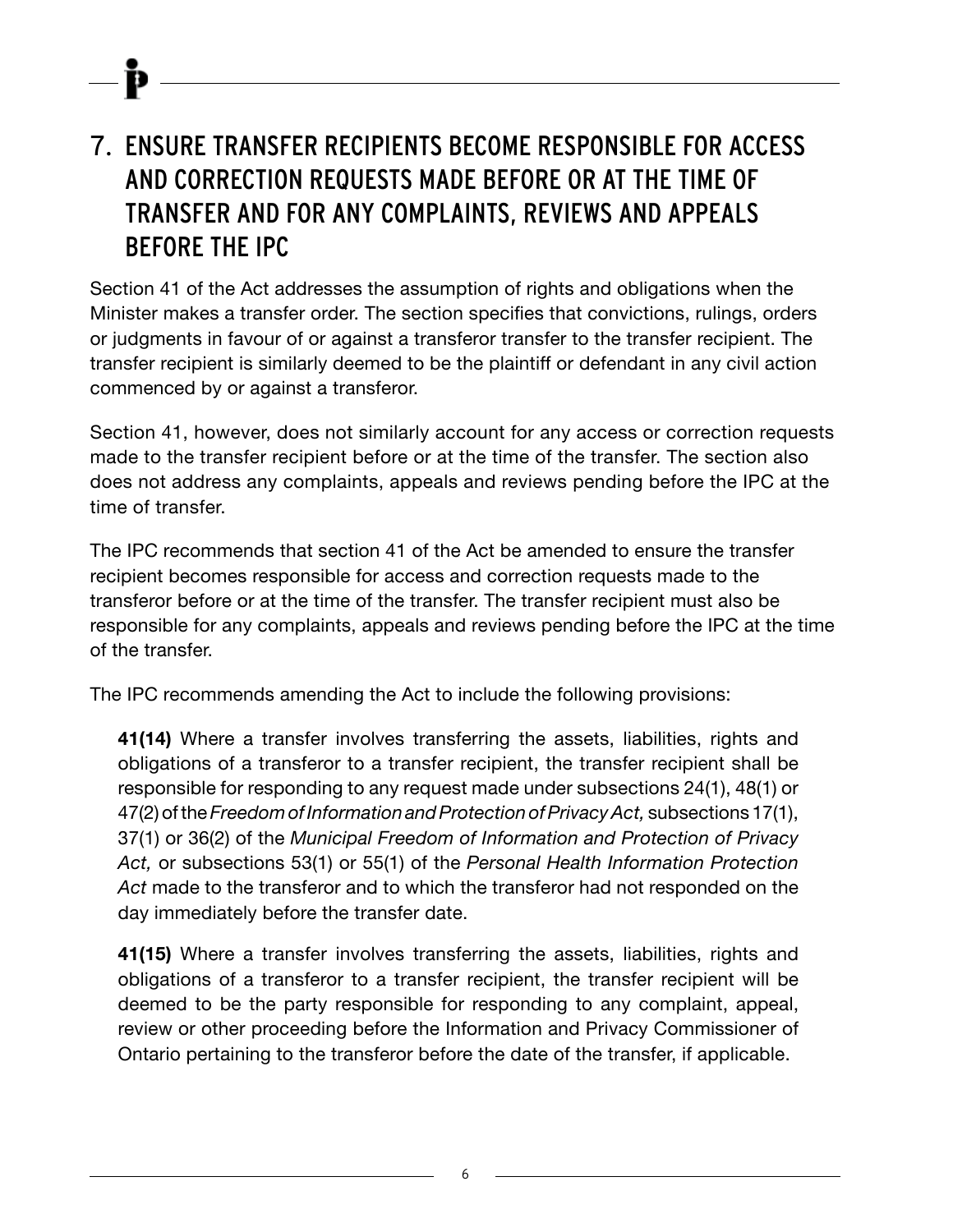## 8. ENSURE FIPPA APPLIES TO ALL RECORDS THAT ARE TRANSFERRED TO THE AGENCY

Section 41(9) of the Act clarifies that *FIPPA* applies to a record that is transferred from a transferor to an institution within the meaning of *FIPPA* unless the record was in the custody or control of a transferor who was not an institution as of the date on which the transfer order was made. However, all transferred records will be used by the Agency to perform its functions under the Act, including making decisions about the provision of publicly funded health care in Ontario. As such, individuals should have a right of access to all the records transferred to the Agency.

The IPC recommends amending section 41(9) of the Act as follows:

**41(9)** For greater certainty, the *Freedom of Information and Protection of Privacy Act* applies to a record that is transferred from a transferor to an institution within the meaning of that Act. unless the record was in the custody or control of a transferor who was not an institution within the meaning of that Act as of the date on which an order under section 40 in respect of the transferor was issued.

### 9. CORRECTION OF TYPOGRAPHICAL ERROR

The consequential amendments to the *Excellent Care for All Act, 2010* set out in section 7 of Schedule 3 of the Act contain what the IPC believes to be a typographical error. This section provides for the repeal of section 13.0.1 of the *Excellent Care for All Act, 2010*, which contains provisions related to the protection of personal health information. These provisions are to be moved to section 13.6 of the *Excellent Care for All Act, 2010.* However, while the original two clauses in section 13.0.1 refer to "personal health information", one of the clauses to be moved to section 13.6 refers to "personal information" rather than "personal health information."

To correct this typographical error, the IPC recommends amending the *Excellent Care for All Act, 2010* in the consequential amending provisions in Schedule 3 of Bill 74 as follows:

#### *Excellent Care for All Act, 2010*

 $7$  (...)

**(14) Subsection 13.6(3) of the Act is repealed and the following substituted:**

#### **Disclosure**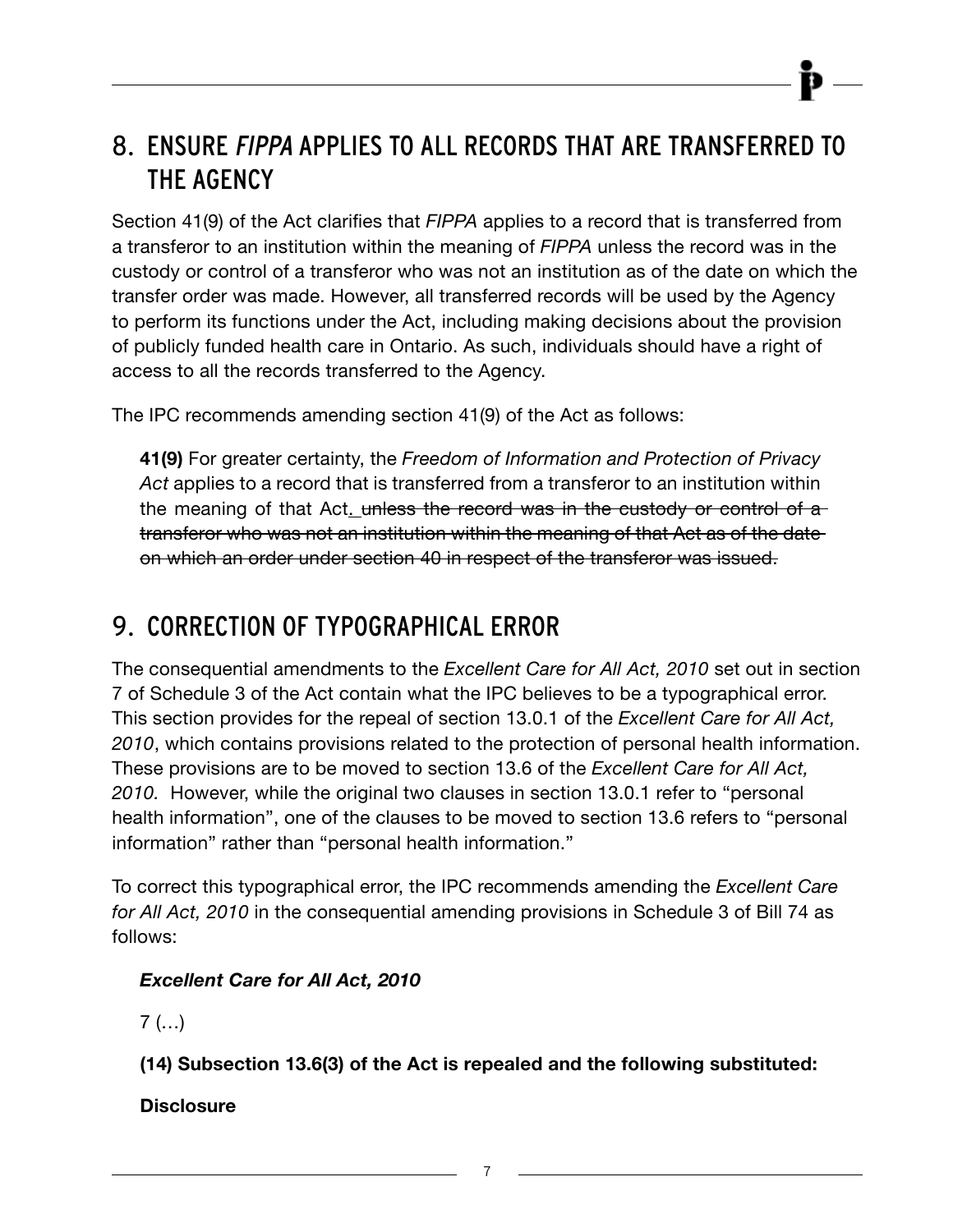#### $[\ldots]$

þ

#### **Other Information**

(4) In exercising their powers under this Act, the patient ombudsman and the Agency shall not collect, use or disclose personal health information if other information will serve the purpose of the collection, use or disclosure.